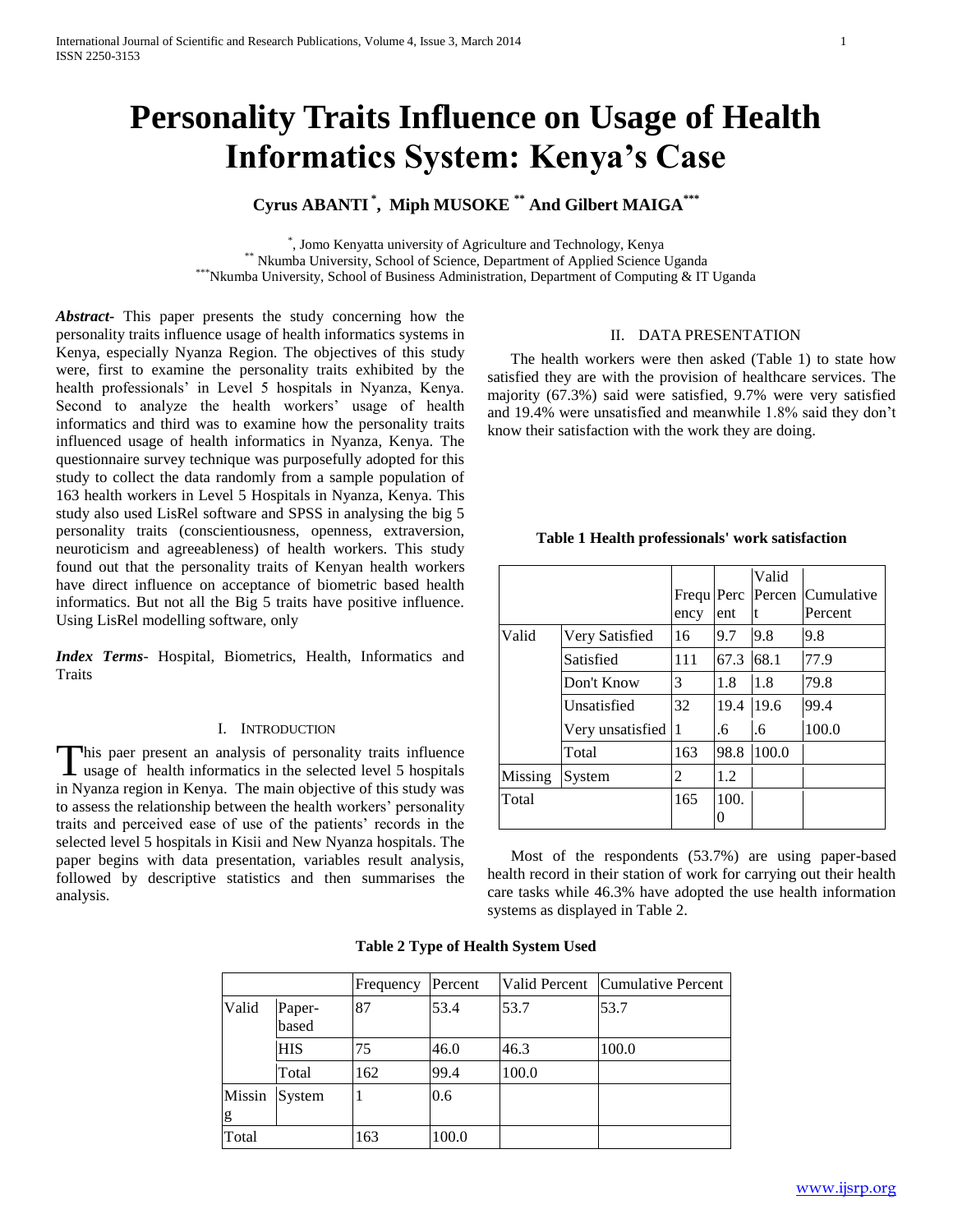The health workers were asked to rate the big five personality traits that best describe their personality traits. The individual big five personality traits (Table 3) with their means and deviation are presented.

## **Table 3 Individual Item with mean and deviation**

| Construct         | <b>Survey Item</b> | Mean | Std.<br>Deviation |
|-------------------|--------------------|------|-------------------|
| Conscientiousness | Thorough Job       | 1.90 | 1.318             |
|                   | Reliable worker    | 1.87 | 1.258             |
|                   | Perseveres         | 1.60 | .997              |
|                   | Efficient          | 2.12 | 1.304             |
|                   | Plans              | 1.91 | 1.229             |
| Openness          | Original           | 1.88 | 1.151             |
|                   | Curious            | 1.36 | .743              |
|                   | Imaginative        | 1.34 | .696              |
|                   | Inventive          | 1.52 | .740              |
|                   | Reflect            | 1.64 | .824              |
| Extraversion      | Talkative          | 2.26 | 1.342             |
|                   | Energetic          | 1.72 | 1.074             |
|                   | Enthusiasm         | 4.02 | 2.838             |
|                   | Assertive          | 1.72 | .760              |
|                   | Outgoing           | 2.05 | 1.069             |
| Neuroticism       | Depressed          | 3.36 | 1.506             |
|                   | Tense              | 2.58 | 1.473             |
|                   | Worries            | 2.98 | 1.444             |
|                   | Moody              | 2.91 | 1.547             |
|                   | <b>Nervous</b>     | 2.55 | 1.445             |
| Agreeableness     | Helpful            | 1.95 | .908              |
|                   | Forgiving          | 1.75 | .660              |
|                   | Trusting           | 1.85 | .780              |
|                   | Considerate        | 1.85 | .886              |
|                   | Cooperate          | 1.82 | .753              |

 The Government of Kenya through the Ministry of Medical Services and/or Ministry of Public Health are in the process of implementing National Strategic Plan for Health Information System 2009-2014 and the National e-health strategies 2011- 2014. These strategies require that the health institutions to adopt the health informatics in order to enhance performance. In relation to these policies the health workers were asked their opinion on the perceived change of task that may result from the adoption of health informatics, as displayed in Table 4.

## **Table 4 Healthcare perceived task changes**

|                                      | Mean | <b>Std. Deviation</b> |
|--------------------------------------|------|-----------------------|
| <b>Review Patients</b>               | 2.36 | 1.323                 |
| Seek information                     | 2.23 | 1.339                 |
| <b>Track Test result</b>             | 2.46 | 1.366                 |
| Get<br>treatment $2.44$<br>procedure |      | 1.447                 |
| Give referral                        | 2.56 | 1.491                 |
| Order treatment                      | 2.36 | 1.314                 |
| Prepare discharge                    | 2.42 | 1.387                 |
| Obtain X-ray                         | 2.66 | 1.316                 |
| Valid N (listwise)                   |      |                       |

#### **2.1. RELIABILITY ANALYSIS**

 The first characteristic that any good measure must possess is reliability. Reliability refers to the consistency or dependability of a measuring technique. The reliability test for conscientiousness (Table 4) shows the cronbach's alpha of 0.896. The inter item statistics are shown in Table 6.

## **Table 5 Cronbach Alpha for Conscientiousness**

|            | Cronbach's<br>Alpha   |            |
|------------|-----------------------|------------|
| Cronbach's | Based on Standardized |            |
| Alpha      | Items                 | N of Items |
| .896       | -891                  |            |

#### **Table 6 Conscientiousness item total Statistics**

|                        |         |                        | Correcte       |                               | Cronbac           |
|------------------------|---------|------------------------|----------------|-------------------------------|-------------------|
|                        | Scale   | Scale                  | d Item-Squared |                               | h's               |
|                        |         | Mean if Variance Total |                |                               | Multiple Alpha if |
|                        | Item    | if                     |                | Item Correlati Correlati Item |                   |
|                        | Deleted | Deleted                | on             | on                            | Deleted           |
| Thorough $7.51$<br>Job |         | 16.363                 | .798           | .813                          | .862              |
| Reliable<br>worker     | 7.53    | 16.473                 | .837           | .809                          | .852              |
| Persevere 7.80<br>S    |         | 21.467                 | .448           | .323                          | .928              |
| Efficient              | 7.28    | 16.006                 | .852           | .740                          | .848              |
| Plans                  | 7.49    | 17.017                 | .796           | .669                          | .862              |

 The openness component had 6 items whose cronbach's Alpha based on standardised item was 0.815 (Table 7 and Table 8).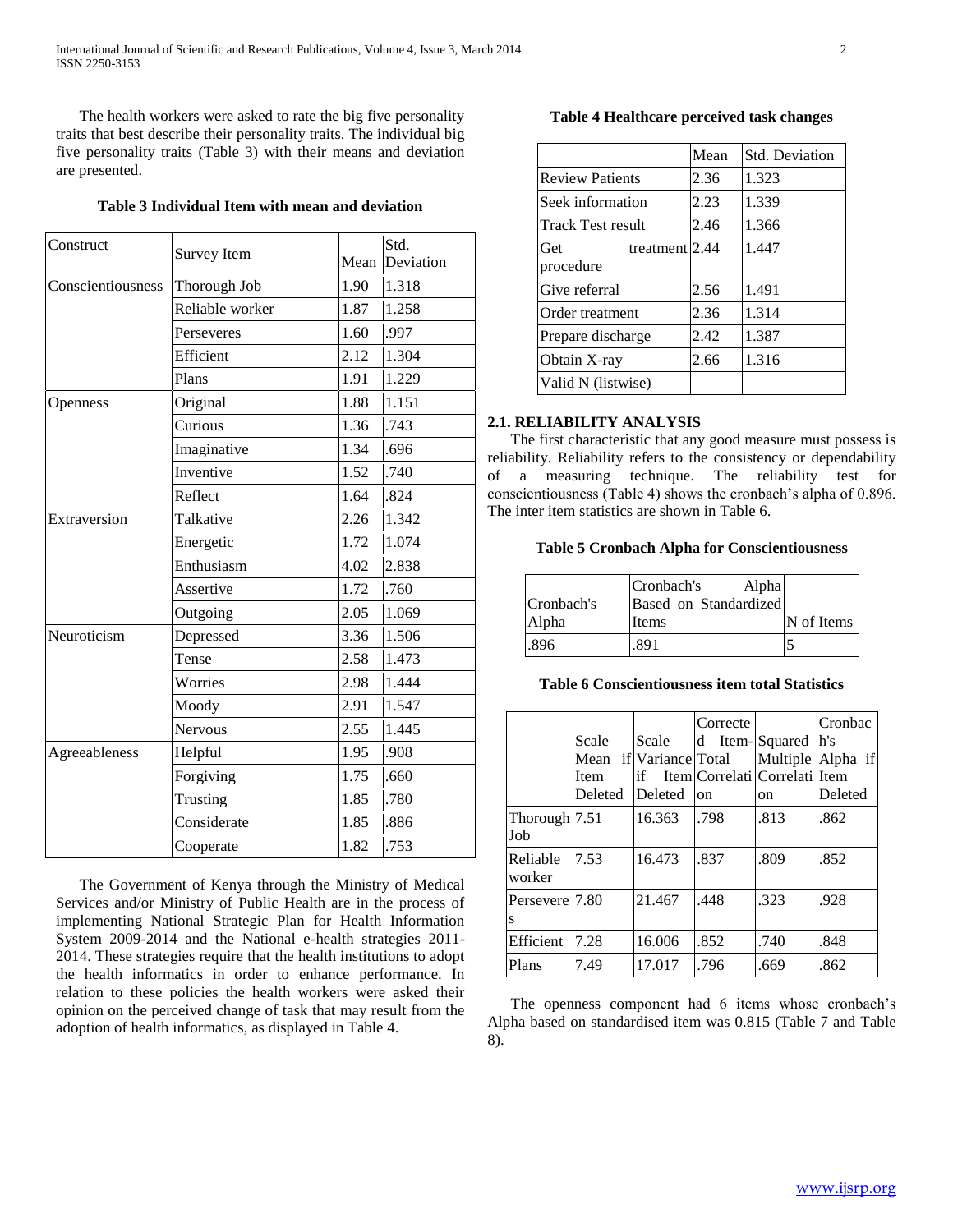## **Table 7 Openness Reliability Statistics**

|                  | Cronbach's Alpha          | Based | on |            |
|------------------|---------------------------|-------|----|------------|
| Cronbach's Alpha | <b>Standardized Items</b> |       |    | N of Items |
| .787             | .815                      |       |    |            |

## **Table 8 Openness Item-Total Statistics**

|                 | Scale   |                         | Corrected |                       |                     |
|-----------------|---------|-------------------------|-----------|-----------------------|---------------------|
|                 | Mean    | if Scale Variance Item- |           | Squared               |                     |
|                 | Item    | if Item                 | Total     | Multiple              | Cronbach's Alpha if |
|                 |         |                         |           | Correlatio Correlatio |                     |
|                 | Deleted | Deleted                 | n         | n                     | Item Deleted        |
| Original        | 5.85    | 5.729                   | .479      | .325                  | .806                |
| <b>Curious</b>  | 6.36    | 6.519                   | .679      | .623                  | .716                |
| Imaginativ 6.39 |         | 6.550                   | .736      | .702                  | .705                |
| e               |         |                         |           |                       |                     |
| Inventive       | 6.20    | 6.511                   | .686      | .521                  | .714                |
| Reflect         | 6.08    | 7.230                   | .394      | .246                  | .800                |

The reliability test for extraversion (Table 8 and Table 9) item was 0.038.

## **Table 9 Extraversion Reliability Statistics**

|            | Cronbach's<br>Alpha   |            |
|------------|-----------------------|------------|
| Cronbach's | Based on Standardized |            |
| Alpha      | Items                 | N of Items |
| .329       | .264                  |            |

## **Table 10 Extraversion Item-Total statistics**

|                                                                                                                               | Scale<br>Mean<br>if ItemlItem<br>Delete<br>d | Varian led<br>ce<br>d | Scale Correct Square Cronba<br>iflItem-<br>Total<br>Delete Correla Correla Delete<br>tion | d<br>Multipl Alpha<br>e<br>tion | ch's<br>if Item<br>d |
|-------------------------------------------------------------------------------------------------------------------------------|----------------------------------------------|-----------------------|-------------------------------------------------------------------------------------------|---------------------------------|----------------------|
| Talkat 7.72<br>ive                                                                                                            |                                              | 3.720                 | .396                                                                                      | .356                            | $-.018a$             |
| Energ<br>etic                                                                                                                 | 8.22                                         | 5.050                 | .274                                                                                      | .291                            | .174                 |
| Enthu<br>siasm                                                                                                                | 7.73                                         | 5.976                 | .118                                                                                      | .103                            | .315                 |
| Assert 8.22<br>ive                                                                                                            |                                              | 7.260                 | $-0.075$                                                                                  | .070                            | .420                 |
| Outgo 7.86<br>ing                                                                                                             |                                              | 6.122                 | .067                                                                                      | .032                            | .357                 |
| a. The value is negative due to a negative<br>average covariance among items. This violates<br>reliability model assumptions. |                                              |                       |                                                                                           |                                 |                      |

For neuroticism reliability test using cronbach's Alpha (Table 10 and Table 11) is 0.782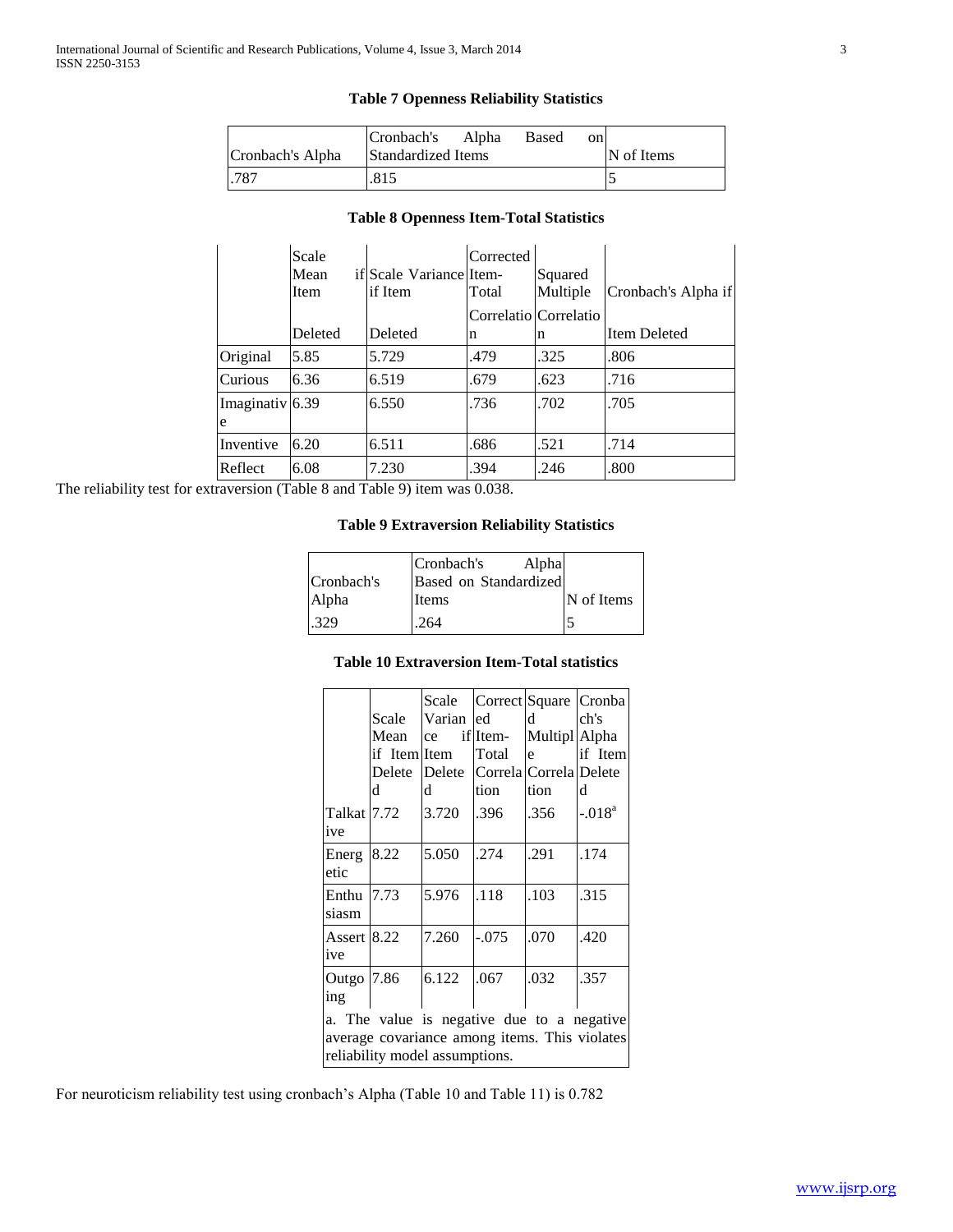| Cronbach's Alpha Items | Cronbach's Alpha<br><b>Based</b><br>on<br>Standardized | N of Items |
|------------------------|--------------------------------------------------------|------------|
|                        |                                                        |            |
| .782                   | -778                                                   |            |

#### **Table 11 Neuroticism reliability Statistics**

#### **Table 12 Neuroticism item-total statistics**

|                   |         |                   | Correcte                       |      |                    |
|-------------------|---------|-------------------|--------------------------------|------|--------------------|
|                   | Scale   | Scale             | d Item-Squared                 |      | Cronbac            |
|                   | Mean    | if Variance Total |                                |      | Multiple h's Alpha |
|                   | Item    | if                | Item Correlati  Correlati   if |      | <b>I</b> tem       |
|                   | Deleted | Deleted           | <sub>on</sub>                  | on   | Deleted            |
| Depres<br>sed     | 11.01   | 21.451            | .390                           | .154 | .790               |
| Tense             | 11.48   | 19.091            | .515                           | .406 | .755               |
| Worrie 11.09<br>S |         | 17.504            | .687                           | .507 | .696               |
| Moody 11.16       |         | 16.900            | .676                           | .504 | .698               |
| Nervou 11.53<br>S |         | 19.177            | .523                           | .431 | .752               |

The agreeableness item reliability statistics are presented in Table 12 and Table 13.

**Table 13 Agreeableness Reliability Statistics**

|                  | Cronbach's Alpha   |            |
|------------------|--------------------|------------|
|                  | <b>Based</b><br>on |            |
|                  | Standardized       |            |
| Cronbach's Alpha | Items              | N of Items |
| .690             | .702               |            |

 All internal consistency reliabilities based on Cronbach's alphas for measurement items (all interval scales) are fair. Some of them are considered to be good (greater than 0.80), only a few are just acceptable (in 0.7 ranges). Due to the fact that most reliability tests are quite high (0.80 up), they indicate the items in each set (concept) are positively correlated to one another [4]. This is to argue that the items in each set are independent measures of the same concept, and therefore, indicate accuracy in measurement in the main survey.

#### **2.0. VALIDITY ANALYSIS**

 Validity refers to the extent to which a measurement procedure actually measures what it is intended to measure rather than measuring something else (or nothing at all) [3]. Validity is the degree to which variability in participants' scores on a particular measure reflects variability in the characteristic one want to measure. The big five personality traits and the technology items were correlated to test their validity as shown in Table 13.

| Table 14 Personality traits and technology moderators inter-item correlation |  |
|------------------------------------------------------------------------------|--|
|                                                                              |  |

|                        |         |          |         |         |         |         | Conscienti Neuro Opennes Extraversi Agreeable Pouseful Pdeaseofus |             |             |
|------------------------|---------|----------|---------|---------|---------|---------|-------------------------------------------------------------------|-------------|-------------|
|                        | ousness | ticism s |         | on      | ness    | ness    | e                                                                 | Actualusage | Behavioural |
| Conscientiousnes 1.000 |         | $-.159$  | .513    | .517    | $-.040$ | .482    | .165                                                              | .241        | $-.150$     |
| ls                     |         |          |         |         |         |         |                                                                   |             |             |
| Neuroticism            | $-.159$ | 1.000    | $-.098$ | .035    | $-.217$ | $-.386$ | $-.081$                                                           | .118        | .278        |
| <b>Openness</b>        | .513    | $-.098$  | 1.000   | .291    | .092    | .244    | .074                                                              | .002        | .186        |
| Extraversion           | .517    | .035     | .291    | 1.000   | $-.006$ | .206    | .126                                                              | $-.005$     | $-199$      |
| Agreeableness          | $-.040$ | $-.217$  | .092    | $-.006$ | 1.000   | .128    | .094                                                              | $-.144$     | $-.236$     |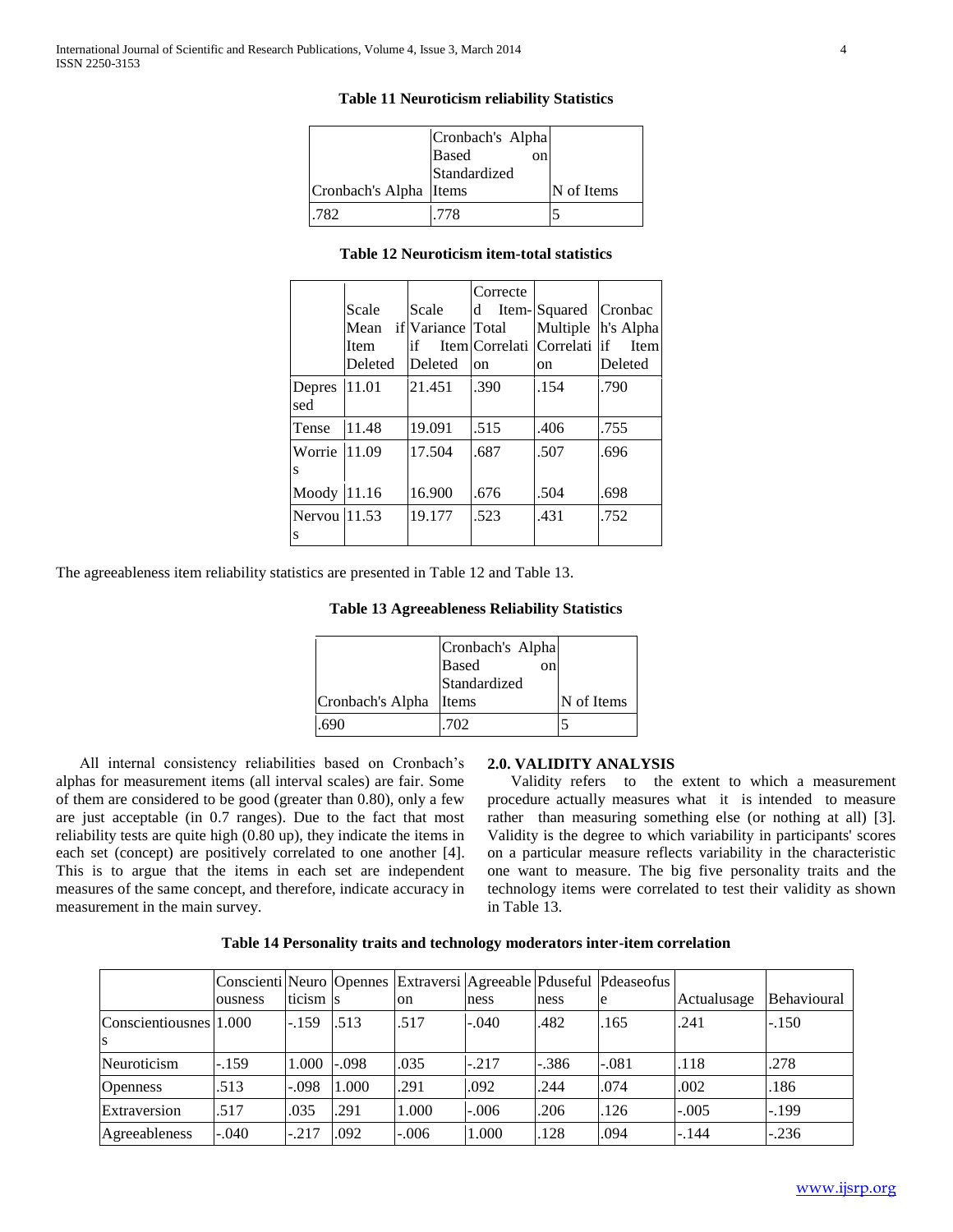| Pdusefulness | .482 | $-.386$ | 244  | .206    | 128     | .000    | .371    | $-.154$ | $-.002$ |
|--------------|------|---------|------|---------|---------|---------|---------|---------|---------|
| Pdeaseofuse  | 165  | $-.081$ | .074 | 126     | .094    | .371    | .000.   | .013    | $-.040$ |
| Actualusage  | .241 | .118    | .002 | $-.005$ | $-.144$ | -.154   | .013    | 000.1   | .282    |
| Behavioural  | .150 | .278    | .186 | $-.199$ | $-236$  | $-.002$ | $-.040$ | 282     | 000.1   |

## **2.1 PRINCIPAL COMPONENT ANALYSIS**

 The main aim of this analysis was to identify patterns of personality traits effect on attitude and ease of use of health informatics by health professionals in Kisii and New Nyanza level 5 hospitals, but to achieve that, it is prudent to start by generating simple descriptive summaries for each of the trait variables. The researcher opted to analyse the Correlation matrix (table 14) since the variances of rates for different types of personality traits differ considerably. Working with the correlation matrix amounts to using the personality rates after standardizing each to have unit standard deviation. This seems sensible since without standardization the derived components are likely to be dominated by single variables with large variances.

#### Positive | Pdease | traversi | ScaleOpe | ScaleConsci | ScaleNeurot | ScaleAgreabl attitude ofuse ScaleEx on nness entiousne icism

**Table 15 Personality Traits Correlation Matrix**

|   |                                 | attitude | ofuse   | on      | nness   | lentiousne | icism   | eness   |
|---|---------------------------------|----------|---------|---------|---------|------------|---------|---------|
|   | Correlatio Positive attitude    | 1.000    | $-.092$ | .119    | .051    | -.061      | .001    | $-125$  |
| n | Pdeaseofuse                     | -.092    | 1.000   | .030    | .192    | .323       | $-.138$ | .134    |
|   | ScaleExtraversion               | .119     | .030    | 1.000   | .273    | $-.005$    | .337    | .028    |
|   | <b>ScaleOpenness</b>            | .051     | .192    | .273    | 1.000   | .581       | $-156$  | .109    |
|   | <b>ScaleConscientious</b><br>ne | $-.061$  | .323    | $-.005$ | .581    | 1.000      | $-.320$ | $-.001$ |
|   | ScaleNeuroticism                | .001     | $-.138$ | .337    | $-.156$ | $-.320$    | 1.000   | $-.205$ |
|   | <b>ScaleAgreableness</b>        | $-125$   | .134    | .028    | .109    | $-.001$    | $-.205$ | 1.000   |
|   |                                 |          |         |         |         |            |         |         |

a. Determinant = .351

The coefficients in the component matrix (Table 15) specify the linear function of the observed variables that defined each component.

|                                                  | Component |      |      |      |      |      |      |  |
|--------------------------------------------------|-----------|------|------|------|------|------|------|--|
|                                                  | 1         | 2    | 3    | 4    | 5    | 6    | 7    |  |
| Positive attitude                                | .104      | .357 | .630 | .561 | .362 | 134  | .049 |  |
| Pdeaseofuse                                      | .563      | .017 | .256 | .230 | .745 | .020 | .091 |  |
| ScaleExtraversion                                | .033      | .841 | .309 | .134 | .027 | .406 | .116 |  |
| ScaleOpenness                                    | .746      | .433 | .080 | .049 | .295 | .156 | .368 |  |
| ScaleConscientiousne                             | .833      | .085 | .227 | .240 | .138 | .128 | .394 |  |
| ScaleNeuroticism                                 | .536      | .576 | .288 | .293 | .062 | .453 | .056 |  |
| ScaleAgreableness                                | .293      | .228 | .623 | .649 | .044 | .201 | .100 |  |
| Extraction Method: Principal Component Analysis. |           |      |      |      |      |      |      |  |
| a. 7 components extracted.                       |           |      |      |      |      |      |      |  |

## **Table 16 Component Matrix**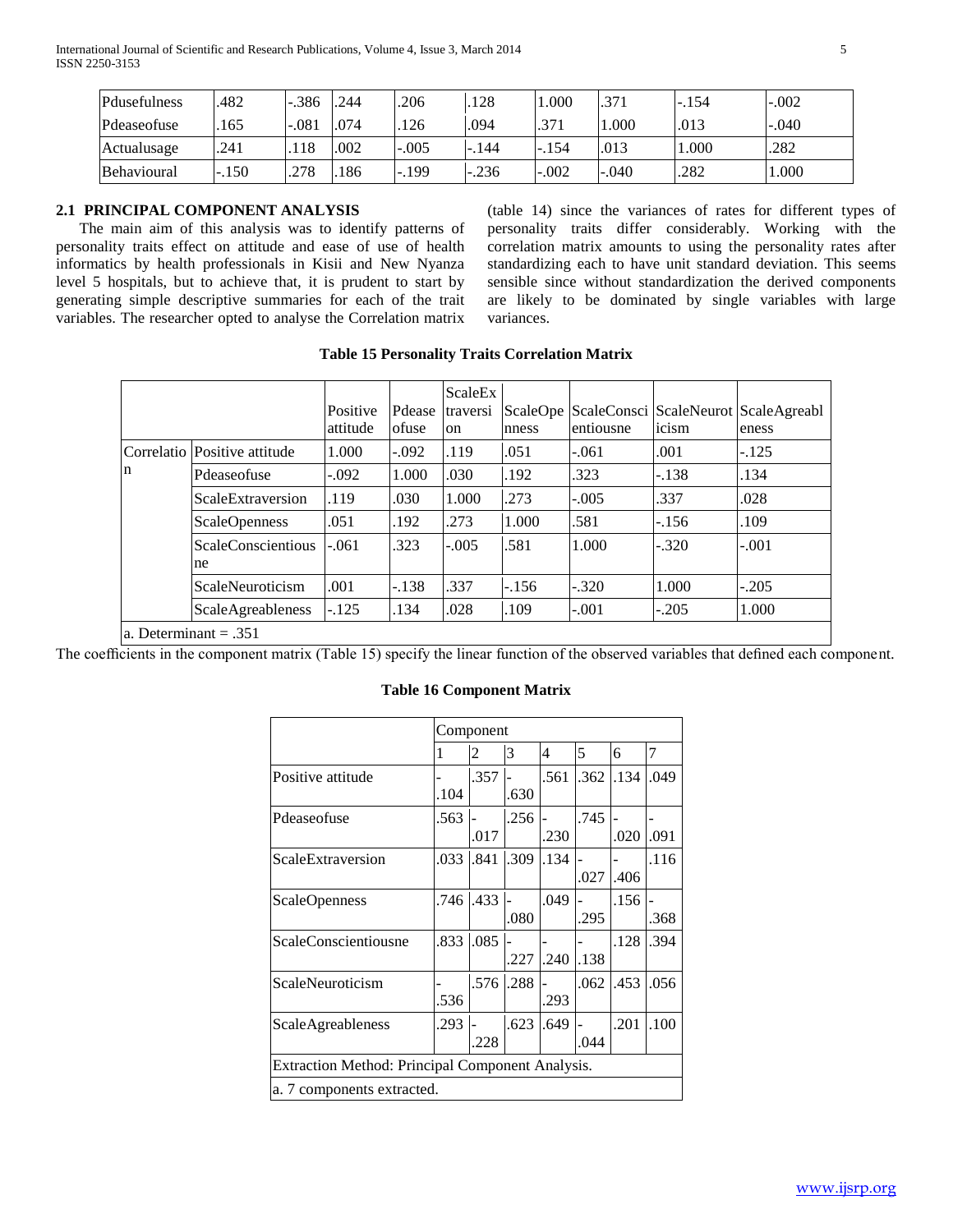Total Variance Explained (Table 17) shows how much of the total variance of the observed variables is explained by each of the principal components. The first principal component (scaled eigenvector), by definition the one that explains the largest part of the total variance, has a variance (eigenvalue) of 1.9; this

amounts to 27.8% of the total variance. The second principal component has a variance of 1.4 and accounts for a further 20% of the variance while the seventh principal components have variance of 0.3 and accounts for 4.6% of the variance.

|                                                  | Initial Eigenvalues |          |               | <b>Extraction Sums of Squared Loadings</b> |                            |         |  |  |
|--------------------------------------------------|---------------------|----------|---------------|--------------------------------------------|----------------------------|---------|--|--|
|                                                  |                     | $\%$     | oflCumulative |                                            |                            |         |  |  |
| Component Total                                  |                     | Variance | $\%$          | Total                                      | % of Variance Cumulative % |         |  |  |
|                                                  | 1.952               | 27.889   | 27.889        | 1.952                                      | 27.889                     | 27.889  |  |  |
| 2                                                | 1.413               | 20.188   | 48.077        | 1.413                                      | 20.188                     | 48.077  |  |  |
| 3                                                | 1.086               | 15.521   | 63.598        | 1.086                                      | 15.521                     | 63.598  |  |  |
| 4                                                | .952                | 13.595   | 77.193        | .952                                       | 13.595                     | 77.193  |  |  |
| $\overline{5}$                                   | .799                | 11.413   | 88.606        | .799                                       | 11.413                     | 88.606  |  |  |
| 6                                                | .470                | 6.714    | 95.320        | .470                                       | 6.714                      | 95.320  |  |  |
|                                                  | .328                | 4.680    | 100.000       | .328                                       | 4.680                      | 100.000 |  |  |
| Extraction Method: Principal Component Analysis. |                     |          |               |                                            |                            |         |  |  |

## **Table 171 Traits Total Variance Explained**

#### III. DISCUSSION

#### **3.2 Effects of Big Five Personality Traits on Ease of Use and Attitude towards Health informatics**

 Although the "Big Five" model has been discussed a lot in behavioural fields, there has been little research on the impact of personality traits with regards to biometric-based health informatics. In reference to Technology Acceptance Model it is hypothesised that external factors such as personality traits may influence a user's perceptions of health informatics' ease of use and usefulness. In turn, a user's perceived ease of use and perceived usefulness determine the user's attitude toward using the system. The user's attitude determines behavioural usage and actual usage of health informatics. Individual health worker's personality traits were studied to determine if certain user groups might be more accepting or resistant to adoption of technology than others. The main research question in this study related individual health workers' big five personality traits to the perceived ease of use of patients' records.

**Research Question:** Is the current usage of patients' records related health workers' personality traits mediated by perceived ease of use in the selected level 5 hospitals in Nyanza, Kenya?

## **Table 18 Type of Current System Used**

|         |             | Frequency | Percent | Valid Percent Percent | Cumulative |
|---------|-------------|-----------|---------|-----------------------|------------|
| Valid   | Paper-based | 87        | 53.4    | 53.7                  | 53.7       |
|         | HIS         | 75        | 46.0    | 46.3                  | 100.0      |
|         | Total       | 162       | 99.4    | 100.0                 |            |
| Missing | System      |           | .6      |                       |            |
| Total   |             | 163       | 100.0   |                       |            |

 The majority of the respondents (53.7%) are currently using paper-based health system while 46.3% have adopted the use of health informatics.

## **Table 19 Big Five personality and Technology Descriptive statistics**

|                      |      | Std.      |
|----------------------|------|-----------|
|                      | Mean | Deviation |
| Behavioural          | 1.48 | .752      |
| <b>ScaleOpenness</b> | 1.55 | .622      |
| Pdusefulness         | 1.78 | .864      |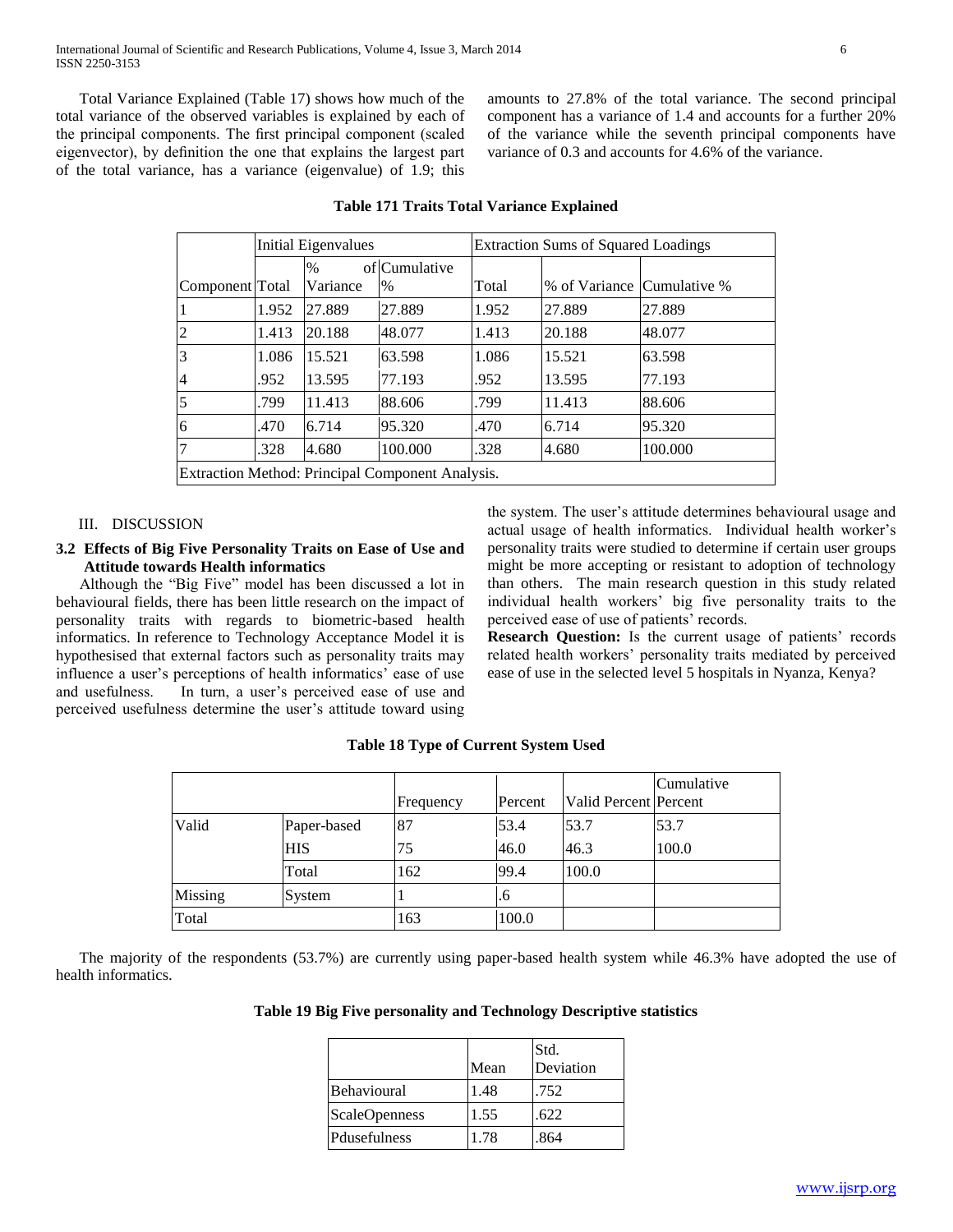| ScaleAgreableness   | 1.86 | .529  |
|---------------------|------|-------|
| Actualusage         | 1.88 | .499  |
| ScaleConscientiousn | 1.88 | 1.032 |
| e                   |      |       |
| Pdeaseofuse         | 1.96 | .727  |
| ScaleExtraversion   | 1.99 | .549  |
| ScaleNeuroticism    | 2.81 | 1.056 |
| Valid N (listwise)  |      |       |

 The factors in the Big Five model are meant to measure the underlying traits of extraversion, agreeableness, conscientiousness, neuroticism, and openness to experience by using personality markers to identify the degree of each of these factors that an individual possesses. Extraversion represents a preference to be around others. It is the trait that deals with a person's social behaviours, willingness to express opinions and leadership. Agreeableness describes how we relate to others including tolerance and acceptance. In addition, agreeableness represents an eagerness for communion. Conscientiousness refers to a tendency to push toward goals and act dutifully. It encompasses self-discipline and dependability. Neuroticism is the tendency to experience unpleasant emotions and often is referred to as the anxiety factor. Openness to experience describes the willingness to enjoy new experiences and ideas. It includes creativity, preference for the complex and willingness to accept change [5].

 Extraversion can be defined as social, fun looking, and affectionate. The respondents were asked to the characteristics that best describe their personalities; this is displayed in Table 28. The extraversion personality trait had the mean of 1.99 which is a high score. It can be argued that individuals high in extraversion, who are enjoyable when interacting with others, will be more likely to accept biometric based health informatics.

The [6] study found that extraversion moderated the relationship between subjective norms and intentions to use technology such that the relationship is stronger for individuals with higher extraversion. This indicates that extraverted individuals spent more time texting.

 Neuroticism with the mean 2.8 of is characterized by emotional instability, pessimism, and distrust. People high in neuroticism often think negatively and have less perceived control. People scoring high in openness 1.55 are more likely to make open-minded decisions and are willing to accept new technology. Neurotic personalities are likely to view technological advances in their work as threatening and stressful, and to have generally negative thought processes when considering technological advances [7]. This found that neurotic individuals spent more time text messaging and reported stronger mobile phone addictive tendencies.

#### **3.2. Perceived Changes on Health Task Performance**

 The respondents were asked to compare the paper-based with the health informatics in relation to the performance of health tasks (Table 20). This frequency Table shows that the mean for all the variables is below 3 hence the tasks will be perceived to be difficult if health informatics is adopted.

|                       | Review<br>Patients | Seek<br>inform Test<br>ation | Track<br>result | Get<br>treatment refer treatme Prepare<br>procedure ral |               | Give Order<br>nt | discharge | Obtain X-ray |
|-----------------------|--------------------|------------------------------|-----------------|---------------------------------------------------------|---------------|------------------|-----------|--------------|
| Mean                  | 2.36               | 2.23                         | 2.46            | 2.43                                                    | $2.56$ $2.36$ |                  | 2.42      | 2.66         |
| Std.<br>Error<br>Mean | ofl.104            | .105                         | .107            | .115                                                    | $.117$ $.103$ |                  | .109      | .103         |
| <b>Std. Deviation</b> | 1.323              | 1.339                        | 1.366           | 1.442                                                   |               | 1.49 1.314       | 1.387     | 1.316        |

#### **Table 20 Perceived Health tasks Changes**

 The unsuccessful implementation of health informatics in health centres was likely due to various factors. According to a study by [1] health personnel's intentions to use it are an important factor for successful implementation, together with support, time, cost, and technology. Based on the Theory of Reasoned Action (TRA), an individual's behavioural intention is determined by the individual's attitude towards this behaviour and subjective norms with regard to the performance of this behaviour.

 According to the study by [7] used the means, standard deviations, minimum and maximum values, and the skew for the independent variable. An inspection of the independent variables [7] revealed that agreeableness and conscientiousness were negatively skewed. Consequently, these scales were inverted by subtracting them from their maximum value plus one before transformation, this contradict this study. A square root transformation was then used on the inverted scales.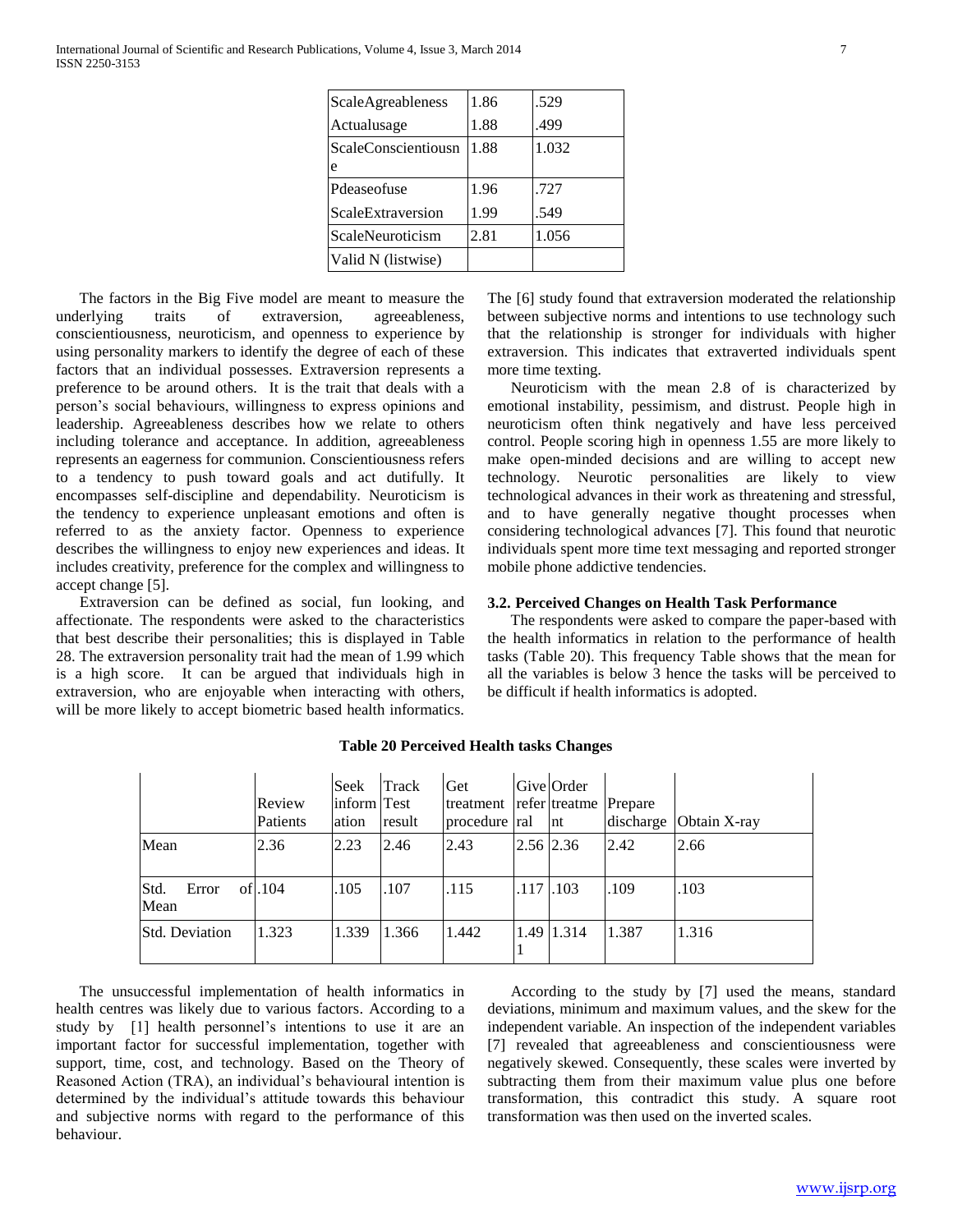#### IV. CONCLUSION

 The shift of human interactions, socialisation and communication activities towards technology acceptance means managing the impression of one on the technologies are important. According to [2] technologies are tools used by individuals in carrying out their tasks. In the context of health informatics, technology refers to computer systems (hardware, software and data) and user support services (training, help lines etc.) provided to assist users in their tasks Although most institutions are adopting information technology in their day to day operation there are a number of hindrances one being personality trails. Literature review reveals that this adoption is hindered by user characteristics. This study examined the relationship between big five personality trail and the TAM (ease of use and usefulness) elements.

 The majority of the respondents were male 58.9%. This showed that most of the health workers in the Nyanza level 5 hospitals are male. This finding may be attributed to a number of factors such as need for career progression, need to pursue higher studies, family responsibility and self-motivation.

From this study 39.1% of the respondents were aged between 30- 39 years and probably the reason why have the desire for technology. The acceptance may also be affected by the level of education. This study found out that 50.9% have or are pursuing first degree while 41.1% have diploma qualifications. This result shows that the respondent are literate hence the reason why majority are willing to accept the introduction of new technology.

 It was also found that 43.6% had worked or are working in the health sector are for a period of 1-5years. These are probably the newly employed health workers in the health professions, hence feeling much pressure to adopt the new technology in their day to day operation. However 77.9% of the respondents felt satisfied with the work they are doing in the health institution.

 The respondents' opinion was sought about view of their tasks in relation to the introduction of health informatics compared with the paper-based patients record currently in used in the health institution. The 5 point likert scale was used with 1being very difficult and 5 being very ease. Task according to [2] is the action carried out by the institution in turning input into outputs. Task characteristics of interest include those that might move a user to rely more heavily on certain aspects of health informatics. On the review of patients' problems, the respondents felt that the process will be difficult. Similar response was expressed on seeking specific information, following patients' particular test, obtaining information on treatment procedure, referring a patient to the specialist, getting order treatment, getting patients information for discharge. Ironically these are regular tasked performed by health professionals and are expected to be made ease with the introduction of health informatics.

 This finding contradicts the pursued benefits attributed to the introduction to the information in the health institutions. However this doesn't mean that the adoption of health informatics is an exercise in futility. These findings may be attributed to the nature of the profession and personality traits of the individual health workers, fear of technology, fear of the unknown and getting used with the paper-based what can be called working comfort zone. Another reason may be According

to [5] myopic policies result in systems with little patient usefulness. Policies driven by techno centric bias & enacted in entrenched power structures responsible for system failure. This was based on evidence on patients' perception and critical examination of the social realities of healthcare.

 The remedy to this is user training and awareness campaign amongst the health professional in the level 5 hospitals in Nyanza Kenya. This will neutralise the stigma associated with the introduction with the adoption of health information. From the findings, most of the respondents are using paper-based patients' records. This may be attributed to the pursued difficult in using health informatics.

 Personality research, like any science, relies on quantifiable concrete data which can be used to examine what people are like and why people behave as they do. The correlation matrix of the personality traits and TAM element (attitude and ease of use) shows that attitude is negatively correlated with perceived ease of use, conscientiousness and agreeableness. Attitude is also positively correlated with extraversions, openness and neuroticism personality traits. Individuals high in openness are more likely to hold positive attitudes and cognitions toward accepting job-related technology in part because of their predisposition to embrace new approaches to work; they are less threatened by change implied in adopting technology [7].

#### **REFERENCES**

- [1] J. S. Aditya, Boonyong, K. and Jutatip, S. Midwifes' Intentions regarding Use of Electronic Medical Records in Health Centres in Leback District. Banten Provice, Indonesia. Journal of Public Health and development Vol. 9 2011
- [2] T. H. Davis and Michael, S. Technology, Information, Capitalism, and Social Revolution. Verso, London, 1997
- [3] R. L. Mark. Introduction Behavioural Research Methods. Allyn and Bacon. Singapore. 2001.
- [4] Sekaran . Research Methods for Business: A skill-building Approach. John Wiley & Sons. 2003
- [5] D.M Susan, Sandipan, S., and Aliosha, A. The Moderating Effect of Personality Traits on Attitude Rowards Advertisements: A Contingency Framework. Management & Marketing Challenges for Knowledge Society Vol.5. 2010
- [6] W. Warren. The Technological Transformation of Self-care: A Proposed Critical Model for the Formative Evaluation of Patient Use-EMR. University of Toronto. 2005
- [7] L. Wilburn and Chris, M. The Impact of Personality Traits on Smartphone Ownership and Use. International Journal of Business and Social Sciences. Vol. 2. Viewed on November 16th 2012. www.ijbcsnet.com. 2012

#### AUTHORS

**First Author** – Abanti Cyrus is lecturer of information



technology and associate charman information technology and mathematics, at Jomo kenyatta University of Agriculture and Technology Kisii CBD Campus. He is finalising his study of PhD Research (Information Technology) under the

firm supervision of Ass. Prof Musoke and Dr Maiga Nkumba University. His research area was personality trait and acceptance of Biometric based health informatics. He has taught both undergraduate and Master's Students in Computer systems,